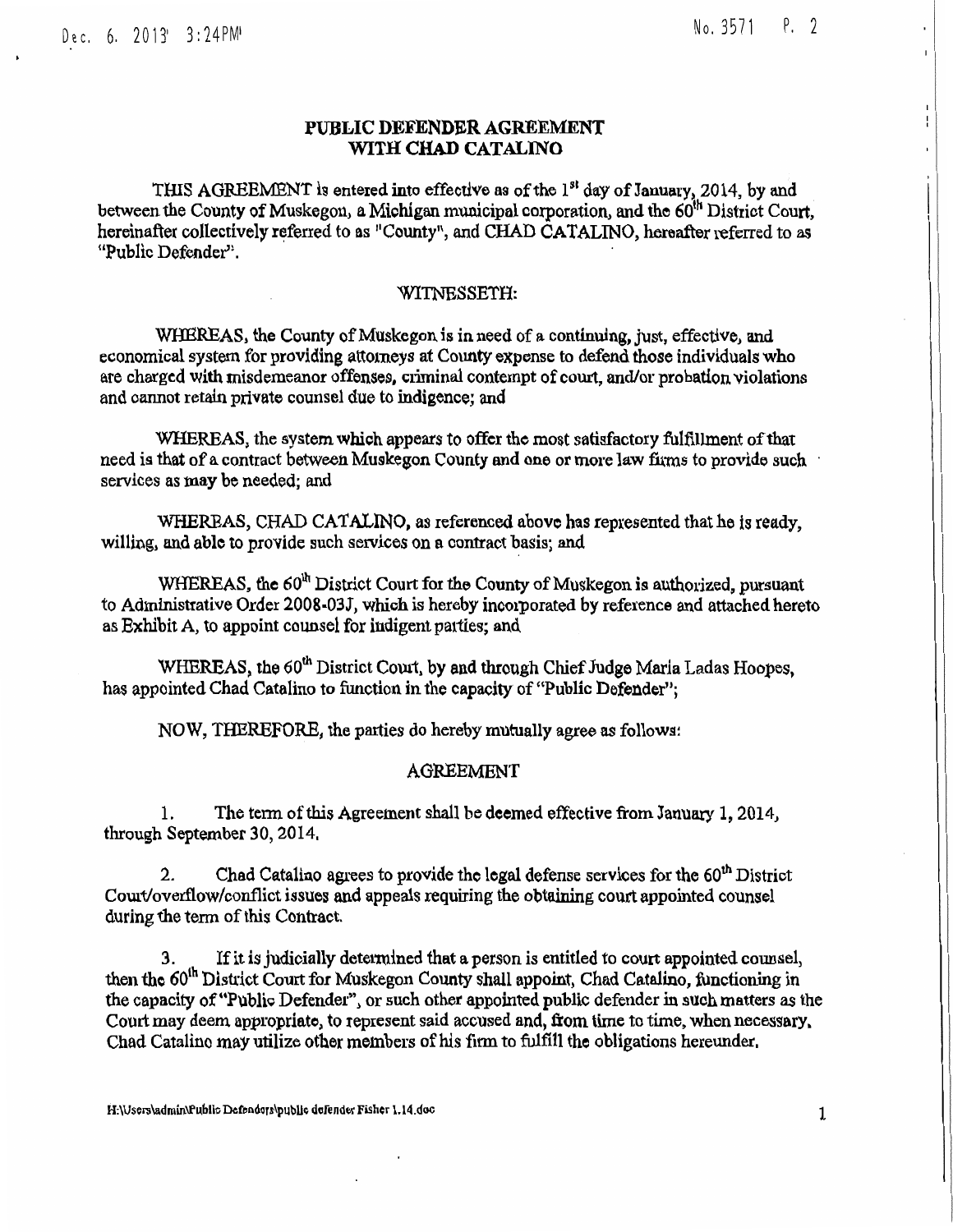Chad Catalino may assign new representation of the accused person to another attorney from his law firm or associated with his law flim, provided, however, the other attorney delegated the case is capable of and shall provide constitutionally satisfactory services.

4. That, for the performance of the above described services, the County agrees to  $\mathcal{L}$ pay Chad Catalino the sum of Twelve Thousand, Seven Hundred Fifty Dollars (\$12,750). Said sums will be paid on a monthly basis in equal monthly installments. Said installments shall be subject to pro-ration in the event of termination of this Agreement.

5. Chad Catalino agrees that his obligations under this Agreement to represent indigent criminal defendants shall take precedence over any and all other commitments that he might have in the course of his legal practice,

6. Chad Catalino shall perform the services under this Agreement as an independent contractor and not an employee of the County. Mr. Catalino undetstands and acknowledges that he is not entitled to any benefits of a County employee including, but not limited to vacation, sick leave, administrative leave, health insurance, disability insurance, retirement, unemployment insurance, workers' compensation and protection of ienure.

7. County shall not be responsible fol' paying any taxes on Chad Catalino' *s* behalf. Should County be required to do so by State, Federal or local taxing agencies, Mr. Catalino agcees to promptly reimburse County for the full value of such paid taxes plus interest and penalty, if any. These taxes shall include, but not be limited to, the following, FICA (Social Security), unemployment insurance contributions, income tax, disability insurance and workers' compensation insurance.

8. This Agreement will remain in force and effect beyond the period hereof pending the execution of a new agreement in the event both parties hereto express a desire to continue same) either pending negotiation of a new rate, development of a new Agreement, or change in appointment by the 60<sup>th</sup> District Court. In the case of such interim continuation, Chad Catalino. shall be paid at the same rate, subject to monthly proration of services performed.

9. This Agreement may be terminated by the County or  $60<sup>th</sup>$  District Court if:

A. Chad Catalino fails to perform his obligation under this Agreement or has not provided adequate counsel for those individual defendants he is appointed to represent in a manner satisfactory to the 60<sup>th</sup> District Court for the County of Muskegon, or

B. Change of law relieves County of obligation to fund such services, or

C. The  $60<sup>th</sup>$  District Court elects to terminate Chad Catalino's appointment as a Publio Defender.

10. This Agreement may be terminated by Chad Catalino upon thirty (30) days advance written notice of his resignation.